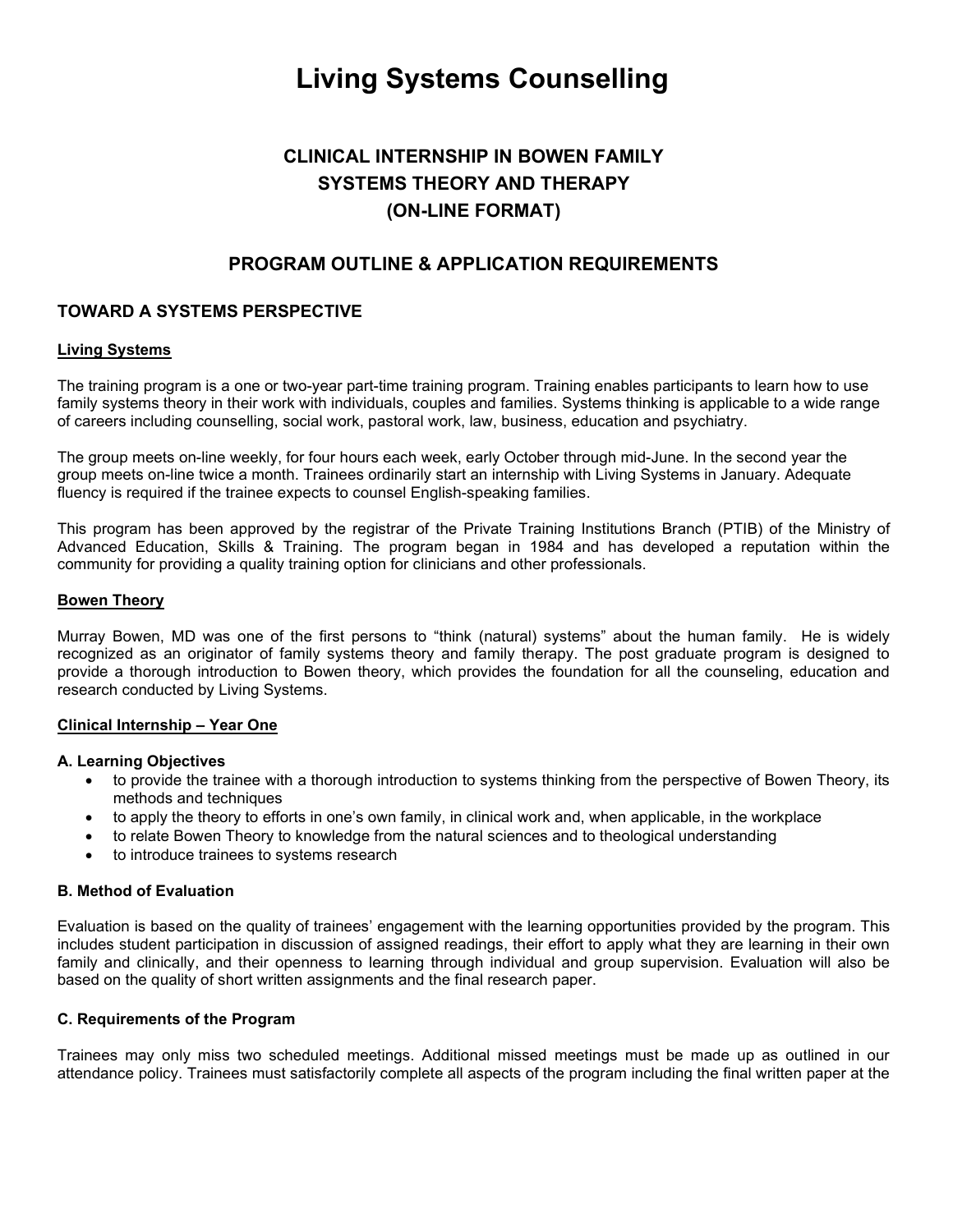end of the year. The course grade is pass, fail or incomplete. For further details see our Grade Evaluation Policy on the Living Systems website.

#### D. Career Preparation

The training program enables trainees to work towards registration with the British Columbia Association of Clinical Counsellors and the Canadian Marriage and Family Association. The program contributes to students becoming competent marriage and family therapists, clinical counsellors, school counsellors, pastoral counsellors, social workers, human resource managers and is useful for people in law, business, education and psychiatry. The program has included trainees from all of these professions.

#### E. Weekly Training Format

The program is a weekly, part-time, nine-month period of study, beginning the first week of October and ending the second week in June (approximately 36 weeks). The training components include lecture/discussion of theory, group and individual supervision, and clinical conferences.

The program is usually scheduled on Tuesdays from 1-5pm or on other days and times of the week if necessary to accommodate the schedule of everyone admitted to the program. Interns have the option of providing clinical or educational services if approved by the Director of Training and Research. In addition, trainees join other trainees and clinicians of the Society in monthly on-line clinical conferences.

The required hours are as follows:

- 1. Theory/presentation/dialogue: 64 hours
- 2. Group supervision: 64 hours
- 3. Individual supervision: 9 hours (a minimum of one hour/month, arranged outside of designated program times, in coordination with one's individual supervisor). For a total of : 137 Required Hours

These 137 hours are required for all trainees whether or not they participate in the practicum option.

Strongly recommended (optional hours):

- 4. Regular clinical conferences: 27 hours
- 5. Society conference 12 hours

(NOTE: time spent seeing clients is in addition to the above-designated hours).

Trainees have the option of providing clinical or educational services to Living Systems clients. This allows trainees to gain clinical and/or instructional experience while assisting Living Systems in its goal of providing counselling and educational programs to all income levels.

Trainees who see clients must have sufficient professional and personal maturity to manage a small clinical caseload responsibly. Ethical guidelines for clinical work are contained in the BCACC Code of Ethics. It is essential that all trainees seeing clients review this material thoroughly. Trainees may miss up to two sessions during the year for the weekly program. For successful program completion however, additional absences must be made up through special arrangements with the Training Director.

Each student is required to write a 10-20 page paper exploring some aspect of Bowen theory, its clinical or work application, its relationship to knowledge from the natural sciences and/or theological understanding. The paper is to be based on an academic or clinical research project and is to be presented in a specially designated clinical conference in the spring of the training year. Successful completion of the program requires both the oral and written presentation. A certificate will accompany the successful completion of the year's requirements. Please refer to the Program Policies for a complete description of the Grade Evaluation Policy and other important policies.

There typically is one professional conference for trainees to attend, either the fall or spring, that is sponsored by Living Systems. Examples of these conferences can be found on our website. The trainees are also invited to other functions and presentations throughout the training year.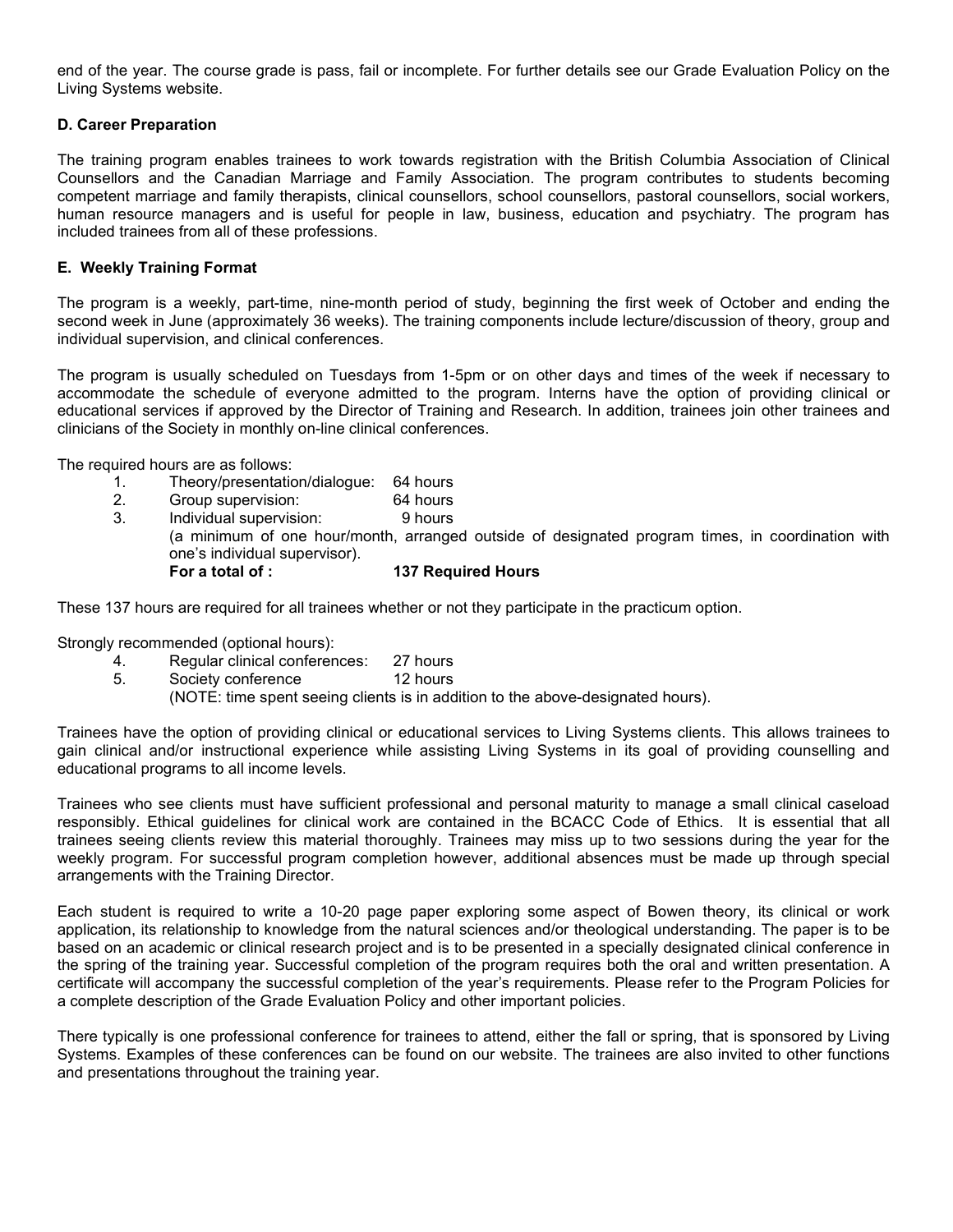#### F. Texts and Reading Material

A reading list (with price and source information for the required books) will be included in the admissions package. Living Systems also has a library of family counselling related books, journals, audio and videotapes available for loan. Trainees will have an opportunity to view the videotape collection of Dr. Bowen and other Georgetown faculty discussing aspects of the theory.

#### G. Tuition and Pay Schedule

The tuition for the first year is posted on our website and a payment plan is available as outlined on the student contract. Trainees can make up some of the cost of the program tuition through the pay they receive for providing therapy to Living Systems clients. First year trainees are paid \$15 per paid client hour, which includes responsibility for completing necessary file notes.

A trainee's opportunity to counsel clients of Living Systems depends on two variables: 1) availability of clients and 2) the Training Director's estimation, in consultation with the intern's individual supervisor, of the ability of the intern to carry a professional caseload

#### Clinical Internship – Year Two

#### A. Learning Objectives

- 1. deepen the understanding of Bowen Theory and its practical implications for personal and professional functioning
- 2. gain further clinical experience under supervision
- 3. specialize in a particular area of interest
- 4. conduct or contribute to a research study of high quality

#### B. Method of Evaluation

Evaluation is based on the quality of trainees' engagement with the learning opportunities provided by the program. This includes student participation in discussion of assigned readings, their effort to apply what they are learning in their own family and clinically, and their openness to learning through individual and group supervision. Evaluation will also be based on the quality of short written assignments and the final research paper.

#### C. Requirements of the Program

Trainees may only miss one scheduled meeting. Any missed meetings must be made up as outlined in our attendance policy. Trainees must satisfactorily complete all aspects of the program including the final written paper at the end of the year. The course grade is pass, fail or incomplete. For further details see our Grade Evaluation Policy on the Living Systems website.

#### D. Career Preparation

The training program enables trainees to work towards registration with the British Columbia Association of Clinical Counsellors and the Canadian Marriage and Family Association. The program contributes to students becoming competent marriage and family therapists, clinical counsellors, school counsellors, pastoral counsellors, social workers, human resource managers and is useful for people in law, business, education and psychiatry. The program has included trainees from all of these professions.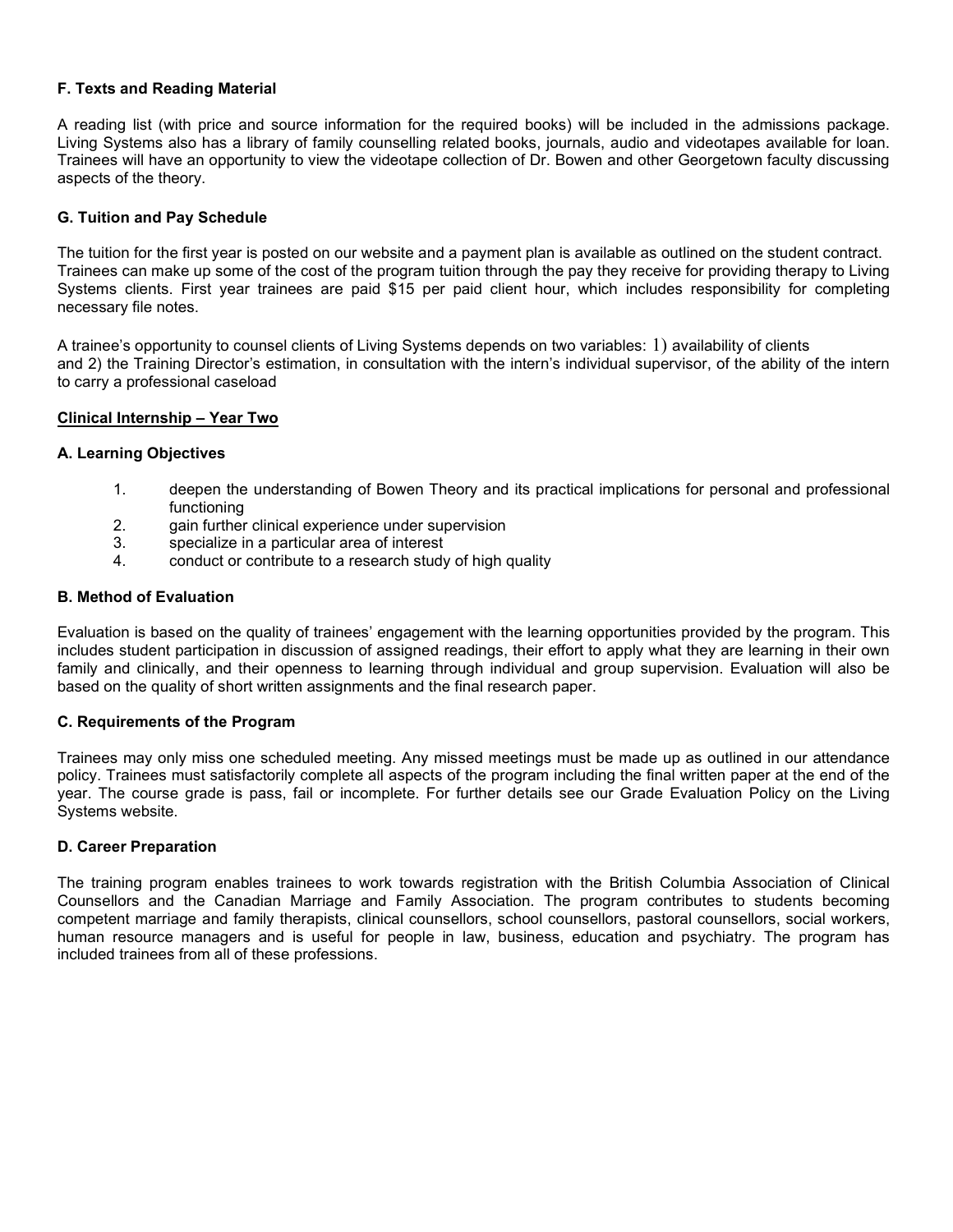#### E. Training Format

The program continues the components of Year One: theory/dialogue, group and individual supervision and clinical conferences. Trainees assume responsibility for planning their own program of learning within the general structure of the second year. A core curriculum of reading and supervision is supplemented by each student's own interests and research. Trainees meet October through June, twice monthly for four hours each session (approximately 36 weeks). There will be an option for in-person group and individual supervision if it can be done safely.

The Required Hours:

|    | Theory presentation/dialogue: | - 32 hours |
|----|-------------------------------|------------|
|    | Group supervision:            | 32 hours   |
| 3. | Individual supervision:       | 9 hours    |
|    | Total required hours :        | 73 hours   |

These 73 hours are required for all trainees whether or not they participate in the practicum option.

Strongly Recommended Hours (optional)

|  | Clinical conferences | 27 hours |
|--|----------------------|----------|
|--|----------------------|----------|

5. Society conferences 12 hours

Each trainee will present a paper of high quality (15-30 pages) at a specially designated clinical conference in the spring of the training year. A clinical component to the second year remains an option, again dependent on client availability and approval of the Director of Training. The BCACC Code of Ethics is the designated standard for professional practice for the Living Systems training programs.

#### F. Texts and Reading Material

A reading list (with price and source information for the required books) will be included in the admissions package. Living Systems also has a library of family counselling related books, journals, audio and videotapes available for loan. Trainee will have an opportunity to view the videotape collection of Dr. Bowen and other Georgetown faculty discussing aspects of the theory.

#### G. Tuition and Pay Schedule

The tuition for the second year is posted on our website and a payment plan is available as outlined on the trainee's contract. Clinical trainees can make up some of the cost of the program tuition through the pay they receive for providing therapy to Living Systems clients. Second year trainees are paid \$20 per paid client hour, which includes responsibility for completing necessary file notes.

#### Clinical Residency

This program does not require approval by the registrar of the Private Training Institutions Branch (PTIB) of the Ministry of Advanced Education, Skills & Training.

#### A: Learning Objectives

After successful completion of Year Two of the Clinical Internship Program, trainees may continue their studies as a resident for one or more years after completion of the two-year program. Any second-year trainee, on completion of certificate requirements, may apply to be considered. This will allow the trainee to continue his/her clinical development through Living Systems. Trainees must satisfactorily complete the first two years of the training program and receive approval of the Director to continue training as a Clinical Resident. Consideration will be based primarily on the following combined reasons:

- 1. Professional accreditation requirements are such that more counselling and supervisory hours are required by the trainee in order to qualify for membership
- 2. The trainee is strongly motivated to pursue further study of Bowen Theory
- 3. The trainee has given consistent evidence during the clinical internship of his/her ability to function responsibly in clinical practice, and as a member of a clinical team
- 4. Client availability and clinical space is sufficient to accommodate one or more residents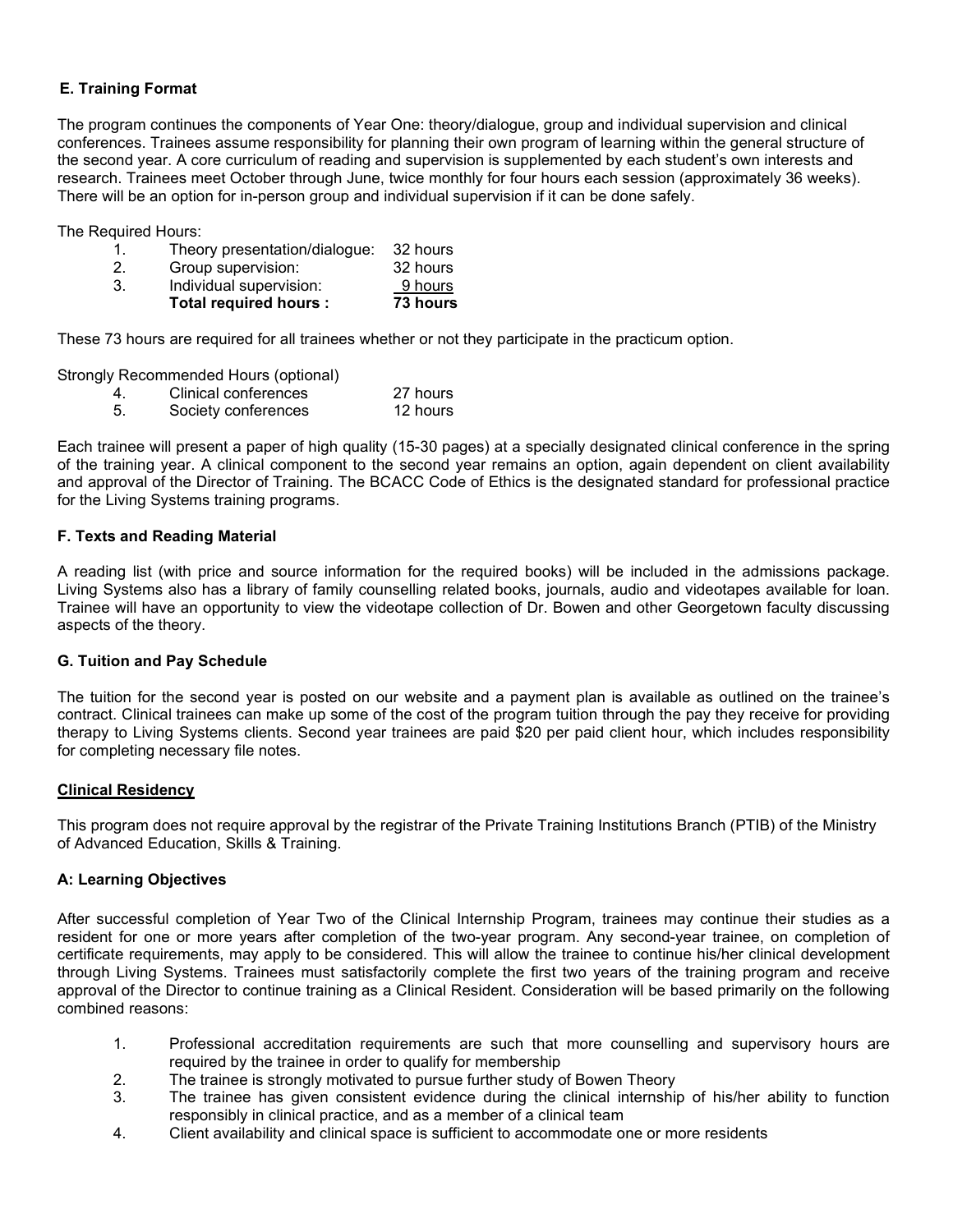#### B. Method of Evaluation

Evaluation is based on the quality of trainees' engagement with the learning opportunities provided by the program. This includes student participation in discussion of assigned readings, their effort to apply what they are learning in their own family and clinically, and their openness to learning through individual and group supervision. Evaluation will also be based on the quality of short written assignments and the final research paper (15-30 pages).

#### C. Requirements of the Program

Trainees may only miss one scheduled meeting. Any missed meetings must be made up as outlined in our attendance policy. Trainees must satisfactorily complete all aspects of the program including the final written paper at the end of the year. The course grade is pass, fail or incomplete. For further details see our Grade Evaluation Policy on the Living Systems website.

#### D. Career Preparation

The training program enables trainees to work towards registration with the British Columbia Association of Clinical Counsellors and the Canadian Marriage and Family Association. The program contributes to students becoming competent marriage and family therapists, clinical counsellors, school counsellors, pastoral counsellors, social workers, human resource managers and is useful for people in law, business, education and psychiatry. The program has included trainees from all of these professions.

#### E. Training Format

Trainees meet again, October through June, twice monthly for four hours each session (approximately 36 weeks). The schedule is as follows:

The requirement hours:

|    | <b>Total Required Hours</b>   | 73       |
|----|-------------------------------|----------|
| 3. | Individual supervision:       | 9 hours  |
|    | Group supervision:            | 32 hours |
|    | Theory presentation/dialogue: | 32 hours |

These 73 hours are required for all trainees whether or not they participate in the practicum option.

Strongly Recommended Hours

| Clinical conferences       | 27 hours |
|----------------------------|----------|
| <b>Society Conferences</b> | 12 hours |

#### F. Tuition and Payment Schedule

Please refer to your contract. A separate certificate will be awarded for successful completion of each year of residency. Resident trainees are paid \$25 per paid client hour, which includes responsibility for completing necessary file notes.We accept cheques or e-transfers for payment of tuition. We do not accept cash.

#### Admission Requirements

Applicants either have or are pursuing a Master's degree in the social sciences or related fields, or they demonstrate a combination of life and work experience that, in the judgment of the Director of Training, will enable them to function successfully in the program. Such applicants must demonstrate an ability to reflect objectively on their own functioning in family and professional relationships and skill in helping others through formal or informal counselling. The Director of Training will make these judgments during the admissions interview and from letters of evaluation by others who know the candidates' personal and professional functioning. At least as important as educational preparation is the individual's openness to learning a new way of thinking about human functioning and the ability to manage him or herself with reasonable maturity in their relationships with others.

Adequate English proficiency is required for student success in the program, as such, we require proof of English proficiency with either the International English Language Testing System (IELTS- academic version) at overall band score of 6.0 (with no band less than 6.0), the Test of English as a Foreign Language (TOEFL) with 79 (Internet-Based),